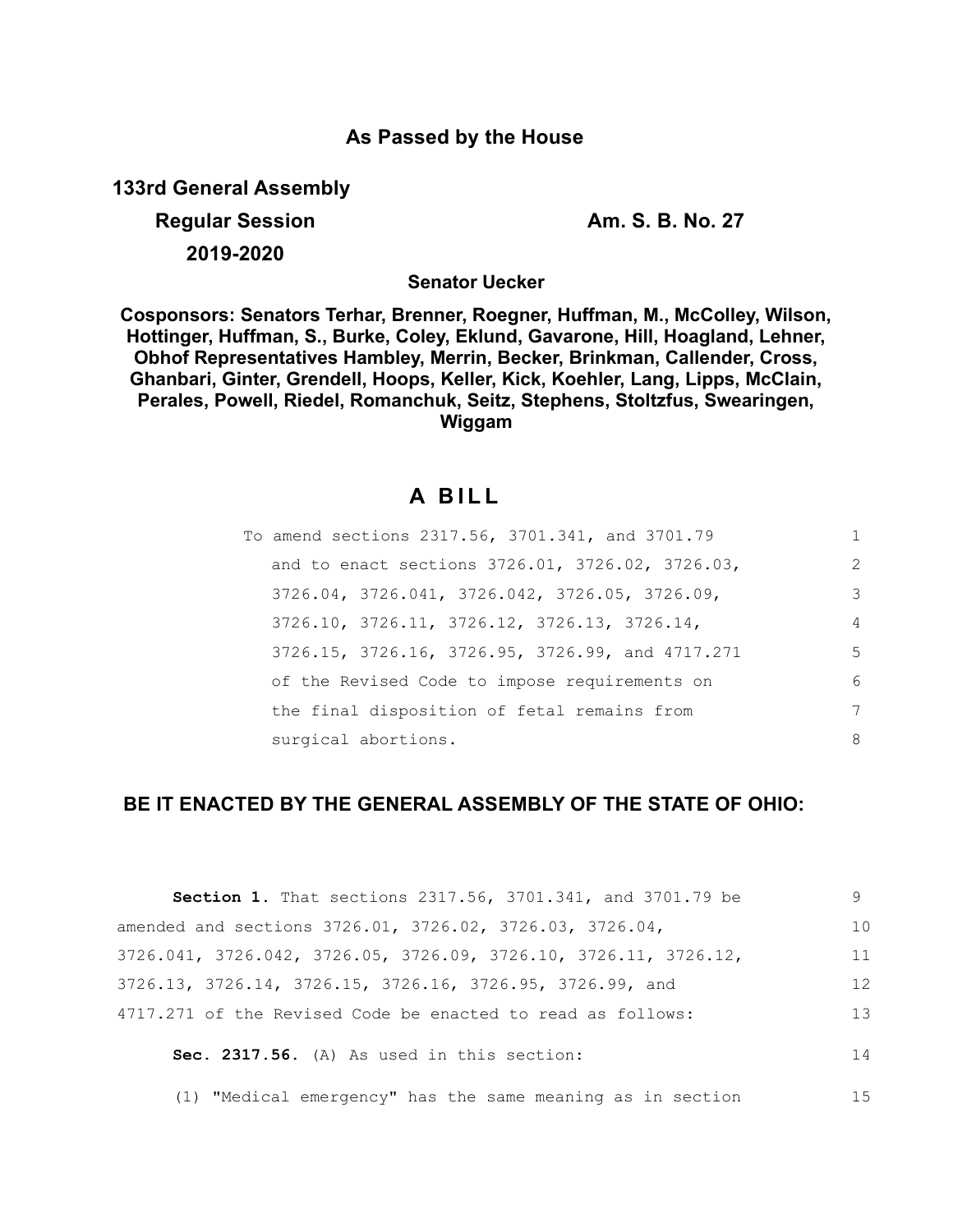2919.16 of the Revised Code.

(2) "Medical necessity" means a medical condition of a pregnant woman that, in the reasonable judgment of the physician who is attending the woman, so complicates the pregnancy that it necessitates the immediate performance or inducement of an abortion.

(3) "Probable gestational age of the zygote, blastocyte, embryo, or fetus" means the gestational age that, in the judgment of a physician, is, with reasonable probability, the gestational age of the zygote, blastocyte, embryo, or fetus at the time that the physician informs a pregnant woman pursuant to division (B)(1)(b) of this section.

(B) Except when there is a medical emergency or medical necessity, an abortion shall be performed or induced only if all of the following conditions are satisfied:

(1) At least twenty-four hours prior to the performance or inducement of the abortion, a physician meets with the pregnant woman in person in an individual, private setting and gives her an adequate opportunity to ask questions about the abortion that will be performed or induced. At this meeting, the physician shall inform the pregnant woman, verbally or, if she is hearing impaired, by other means of communication, of all of the following: 31 32 33 34 35 36 37 38

(a) The nature and purpose of the particular abortion procedure to be used and the medical risks associated with that procedure;

(b) The probable gestational age of the zygote, blastocyte, embryo, or fetus; 42 43

(c) The medical risks associated with the pregnant woman

16 17

23 24

25 26 27

28 29 30

39 40 41

44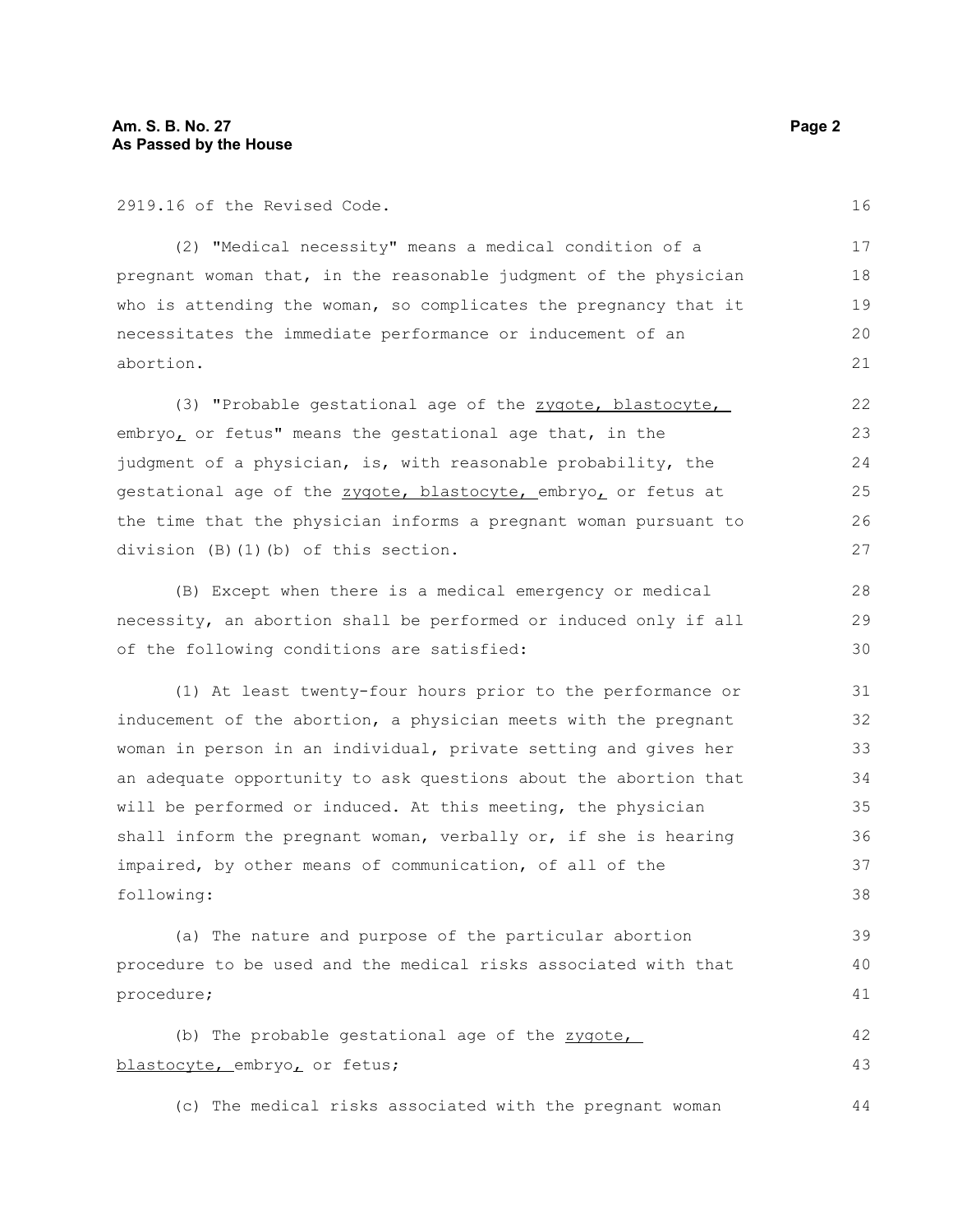carrying the pregnancy to term.

The meeting need not occur at the facility where the abortion is to be performed or induced, and the physician involved in the meeting need not be affiliated with that facility or with the physician who is scheduled to perform or induce the abortion. 46 47 48 49 50

(2) At least twenty-four hours prior to the performance or inducement of the abortion, the physician who is to perform or induce the abortion or the physician's agent does each of the following in person, by telephone, by certified mail, return receipt requested, or by regular mail evidenced by a certificate of mailing: 51 52 53 54 55 56

(a) Inform the pregnant woman of the name of the physician who is scheduled to perform or induce the abortion;

(b) Give the pregnant woman copies of the published materials described in division (C) of this section; 59 60

(c) Inform the pregnant woman that the materials given pursuant to division (B)(2)(b) of this section are published by the state and that they describe the zygote, blastocyte, embryo, or fetus and list agencies that offer alternatives to abortion. The pregnant woman may choose to examine or not to examine the materials. A physician or an agent of a physician may choose to be disassociated from the materials and may choose to comment or not comment on the materials. 61 62 63 64 65 66 67 68

(3) If it has been determined that the unborn human individual the pregnant woman is carrying has a detectable fetal heartbeat, the physician who is to perform or induce the abortion shall comply with the informed consent requirements in section 2919.194 of the Revised Code in addition to complying 69 70 71 72 73

45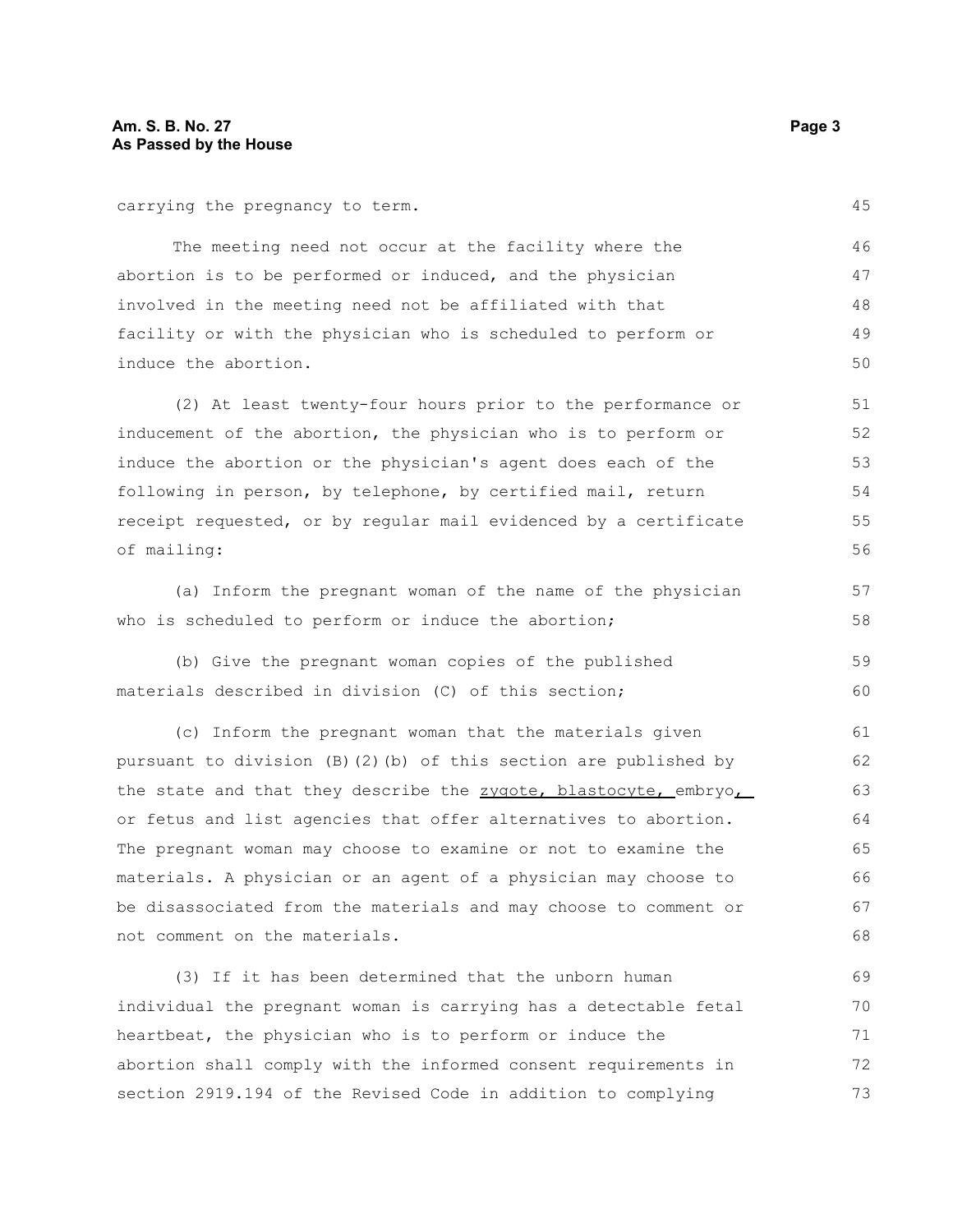| with the informed consent requirements in divisions $(B) (1)$ , $(2)$ , | 74  |
|-------------------------------------------------------------------------|-----|
| $(4)$ , and $(5)$ of this section.                                      | 75  |
| (4) Prior to the performance or inducement of the                       | 76  |
| abortion, the pregnant woman signs a form consenting to the             | 77  |
| abortion and certifies both all of the following on that form:          | 78  |
| (a) She has received the information and materials                      | 79  |
| described in divisions $(B)$ (1) and (2) of this section, and her       | 80  |
| questions about the abortion that will be performed or induced          | 81  |
| have been answered in a satisfactory manner.                            | 82  |
| (b) She consents to the particular abortion voluntarily,                | 83  |
| knowingly, intelligently, and without coercion by any person,           | 84  |
| and she is not under the influence of any drug of abuse or              | 85  |
| alcohol.                                                                | 86  |
| (c) If the abortion will be performed or induced                        | 87  |
| surgically, she has been provided with the notification form            | 88  |
| described in division (A) of section 3726.14 of the Revised             | 89  |
| Code.                                                                   | 90  |
| (d) If the abortion will be performed or induced                        | 91  |
| surgically and she desires to exercise the rights under division        | 92  |
| (A) of section 3726.03 of the Revised Code, she has completed           | 93  |
| the disposition determination under section 3726.04 or 3726.041         | 94  |
| of the Revised Code.                                                    | 95  |
| A form shall be completed for each zygote, blastocyte,                  | 96  |
| embryo, or fetus to be aborted. If a pregnant woman is carrying         | 97  |
| more than one zygote, blastocyte, embryo, or fetus, she shall           | 98  |
| sign a form for each zygote, blastocyte, embryo, or fetus to be         | 99  |
| aborted.                                                                | 100 |
| The form shall contain the name and contact information of              | 101 |

the physician who provided to the pregnant woman the information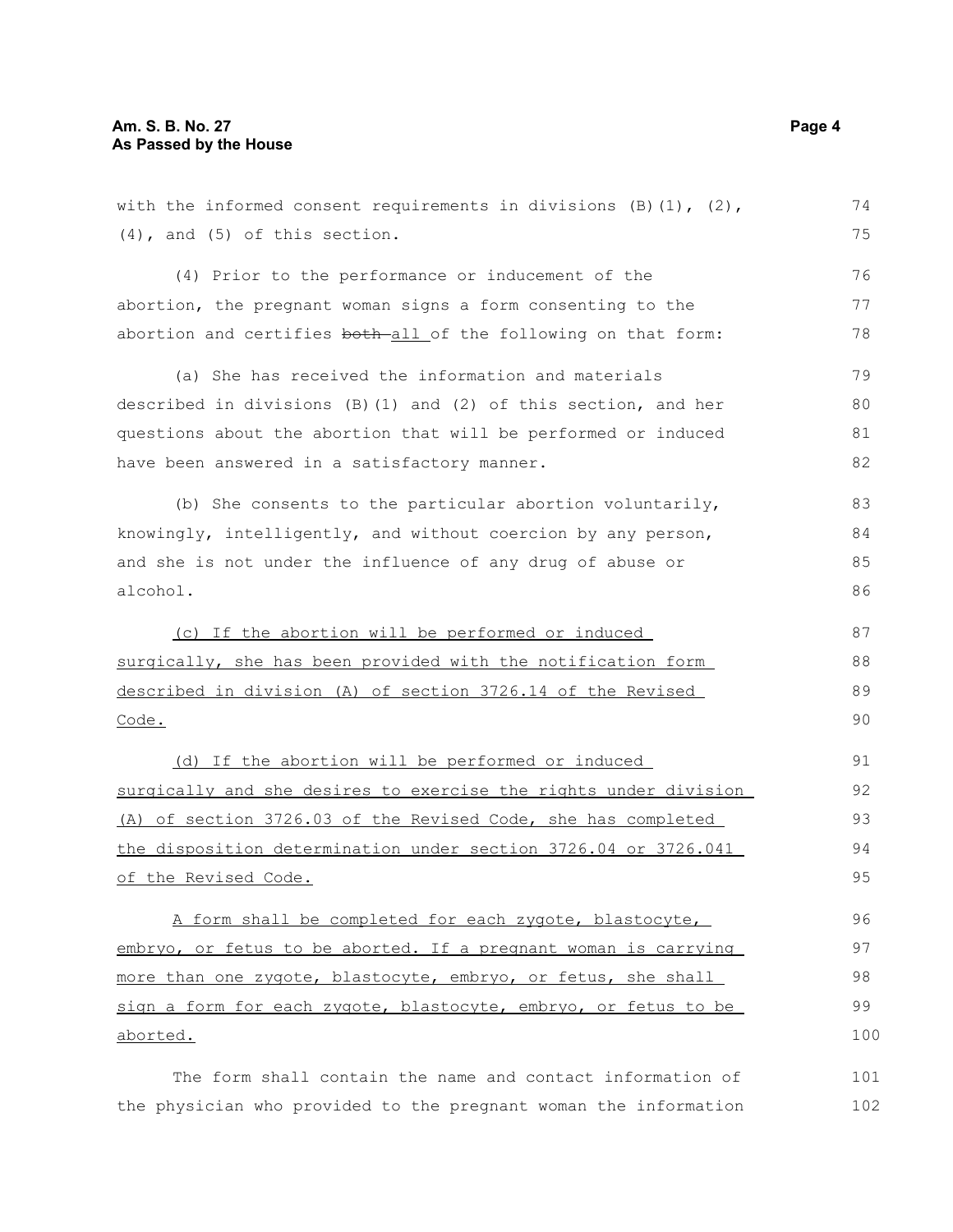(5) Prior to the performance or inducement of the abortion, the physician who is scheduled to perform or induce the abortion or the physician's agent receives a copy of the pregnant woman's signed form on which she consents to the abortion and that includes the certification required by division (B)(4) of this section. 104 105 106 107 108 109

(C) The department of health shall publish in English and in Spanish, in a typeface large enough to be clearly legible, and in an easily comprehensible format, the following materials on the department's web site: 110 111 112 113

(1) Materials that inform the pregnant woman about family planning information, of publicly funded agencies that are available to assist in family planning, and of public and private agencies and services that are available to assist her through the pregnancy, upon childbirth, and while the child is dependent, including, but not limited to, adoption agencies. The materials shall be geographically indexed; include a comprehensive list of the available agencies, a description of the services offered by the agencies, and the telephone numbers and addresses of the agencies; and inform the pregnant woman about available medical assistance benefits for prenatal care, childbirth, and neonatal care and about the support obligations of the father of a child who is born alive. The department shall ensure that the materials described in division (C)(1) of this section are comprehensive and do not directly or indirectly promote, exclude, or discourage the use of any agency or service described in this division. 114 115 116 117 118 119 120 121 122 123 124 125 126 127 128 129 130

(2) Materials that inform the pregnant woman of the probable anatomical and physiological characteristics of the 131 132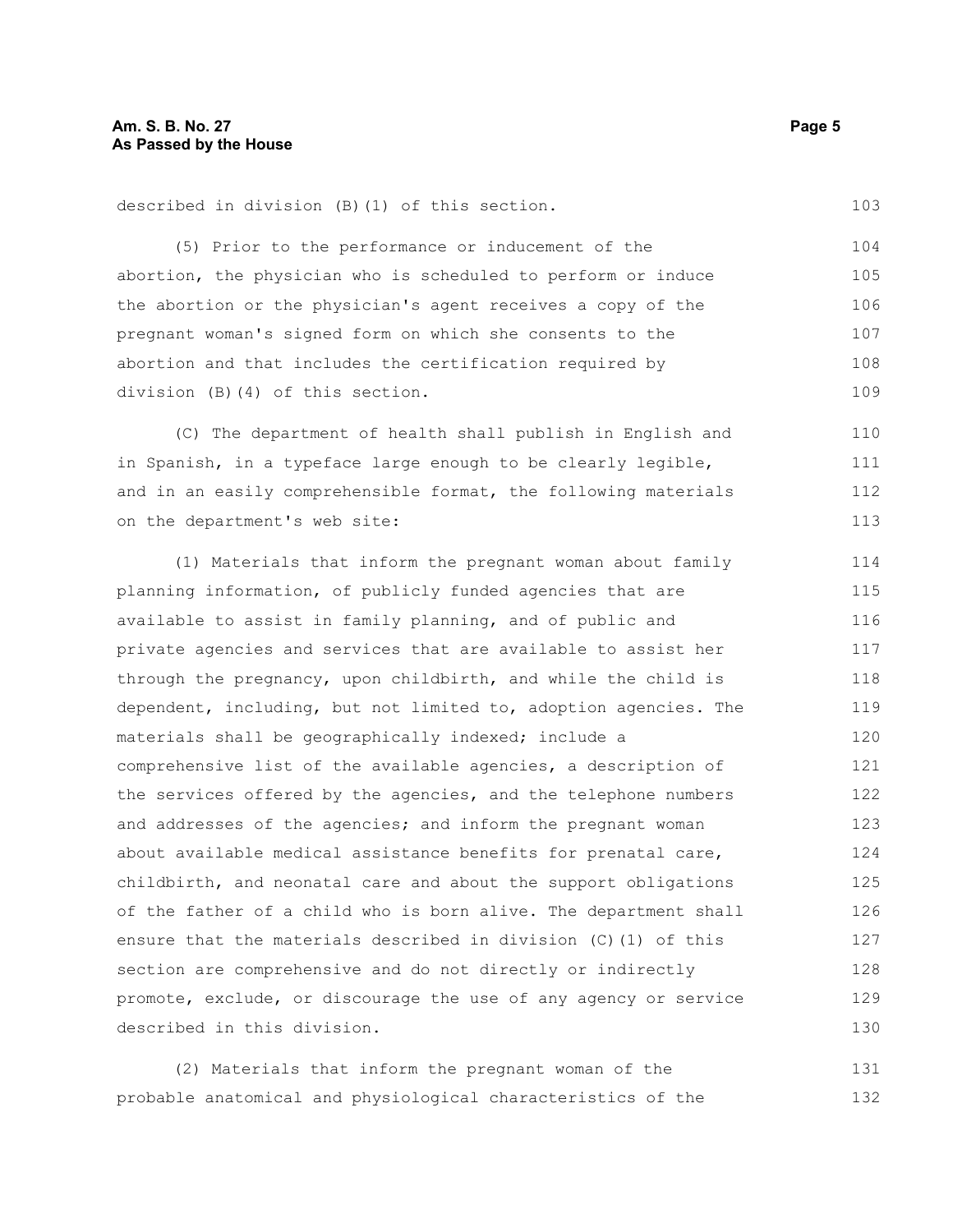zygote, blastocyte, embryo, or fetus at two-week gestational increments for the first sixteen weeks of pregnancy and at fourweek gestational increments from the seventeenth week of pregnancy to full term, including any relevant information regarding the time at which the fetus possibly would be viable. The department shall cause these materials to be published after it consults with independent health care experts relative to the probable anatomical and physiological characteristics of a zygote, blastocyte, embryo, or fetus at the various gestational increments. The materials shall use language that is understandable by the average person who is not medically trained, shall be objective and nonjudgmental, and shall include only accurate scientific information about the zygote, blastocyte, embryo, or fetus at the various gestational increments. If the materials use a pictorial, photographic, or other depiction to provide information regarding the zygote, blastocyte, embryo, or fetus, the materials shall include, in a conspicuous manner, a scale or other explanation that is understandable by the average person and that can be used to determine the actual size of the zygote, blastocyte, embryo, or fetus at a particular gestational increment as contrasted with the depicted size of the zygote, blastocyte, embryo, or fetus at that gestational increment. 133 134 135 136 137 138 139 140 141 142 143 144 145 146 147 148 149 150 151 152 153 154 155

(D) Upon the submission of a request to the department of health by any person, hospital, physician, or medical facility for one copy of the materials published in accordance with division (C) of this section, the department shall make the requested copy of the materials available to the person, hospital, physician, or medical facility that requested the copy. 156 157 158 159 160 161 162

(E) If a medical emergency or medical necessity compels 163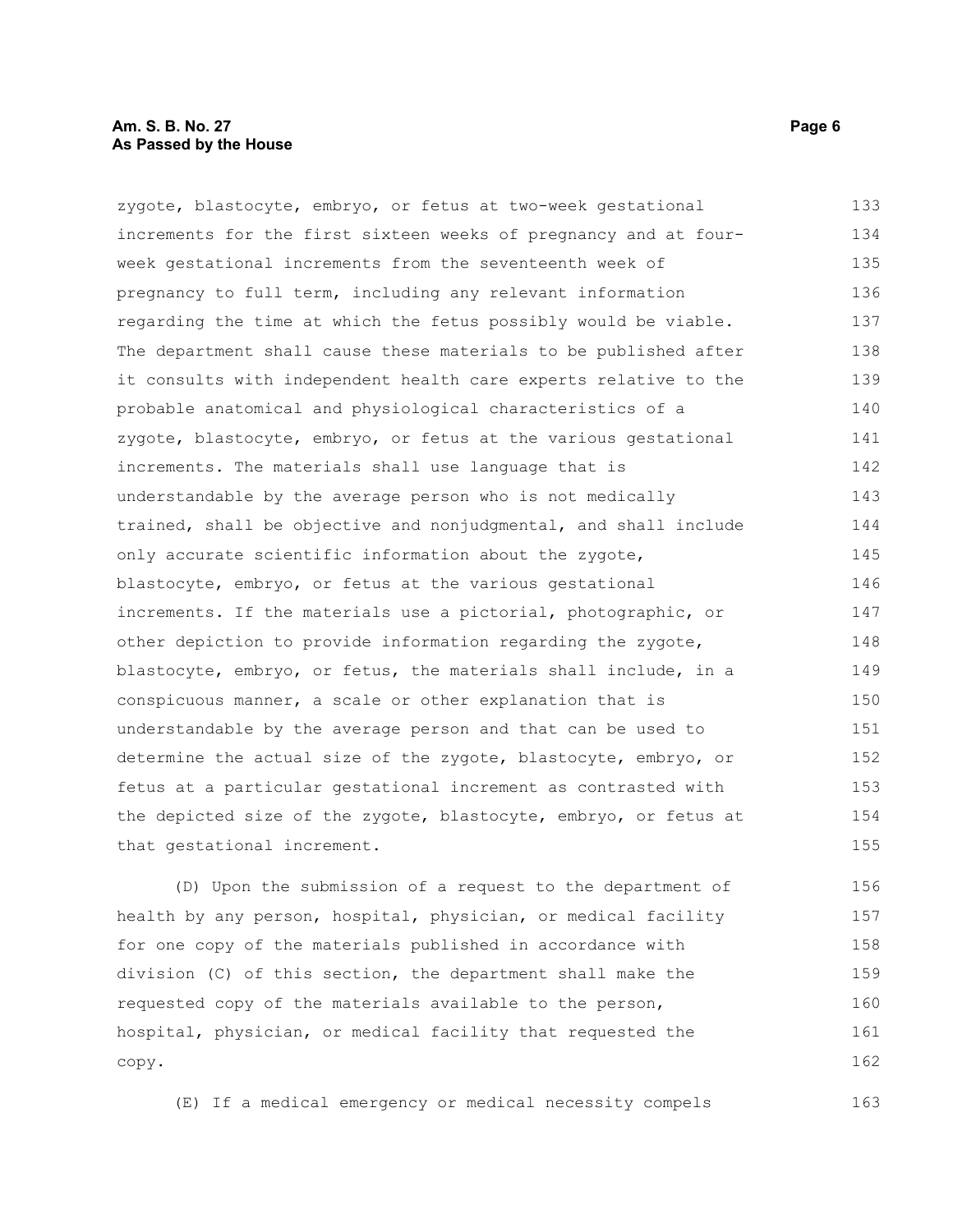## **Am. S. B. No. 27** Page 7 **As Passed by the House**

the performance or inducement of an abortion, the physician who will perform or induce the abortion, prior to its performance or inducement if possible, shall inform the pregnant woman of the medical indications supporting the physician's judgment that an immediate abortion is necessary. Any physician who performs or induces an abortion without the prior satisfaction of the conditions specified in division (B) of this section because of a medical emergency or medical necessity shall enter the reasons for the conclusion that a medical emergency or medical necessity exists in the medical record of the pregnant woman. 164 165 166 167 168 169 170 171 172 173

(F) If the conditions specified in division (B) of this section are satisfied, consent to an abortion shall be presumed to be valid and effective.

(G) The performance or inducement of an abortion without the prior satisfaction of the conditions specified in division (B) of this section does not constitute, and shall not be construed as constituting, a violation of division (A) of section 2919.12 of the Revised Code. The failure of a physician to satisfy the conditions of division (B) of this section prior to performing or inducing an abortion upon a pregnant woman may be the basis of both of the following: 177 178 179 180 181 182 183 184

(1) A civil action for compensatory and exemplary damages as described in division (H) of this section;

(2) Disciplinary action under section 4731.22 of the Revised Code. 187 188

(H)(1) Subject to divisions (H)(2) and (3) of this section, any physician who performs or induces an abortion with actual knowledge that the conditions specified in division (B) of this section have not been satisfied or with a heedless 189 190 191 192

174 175 176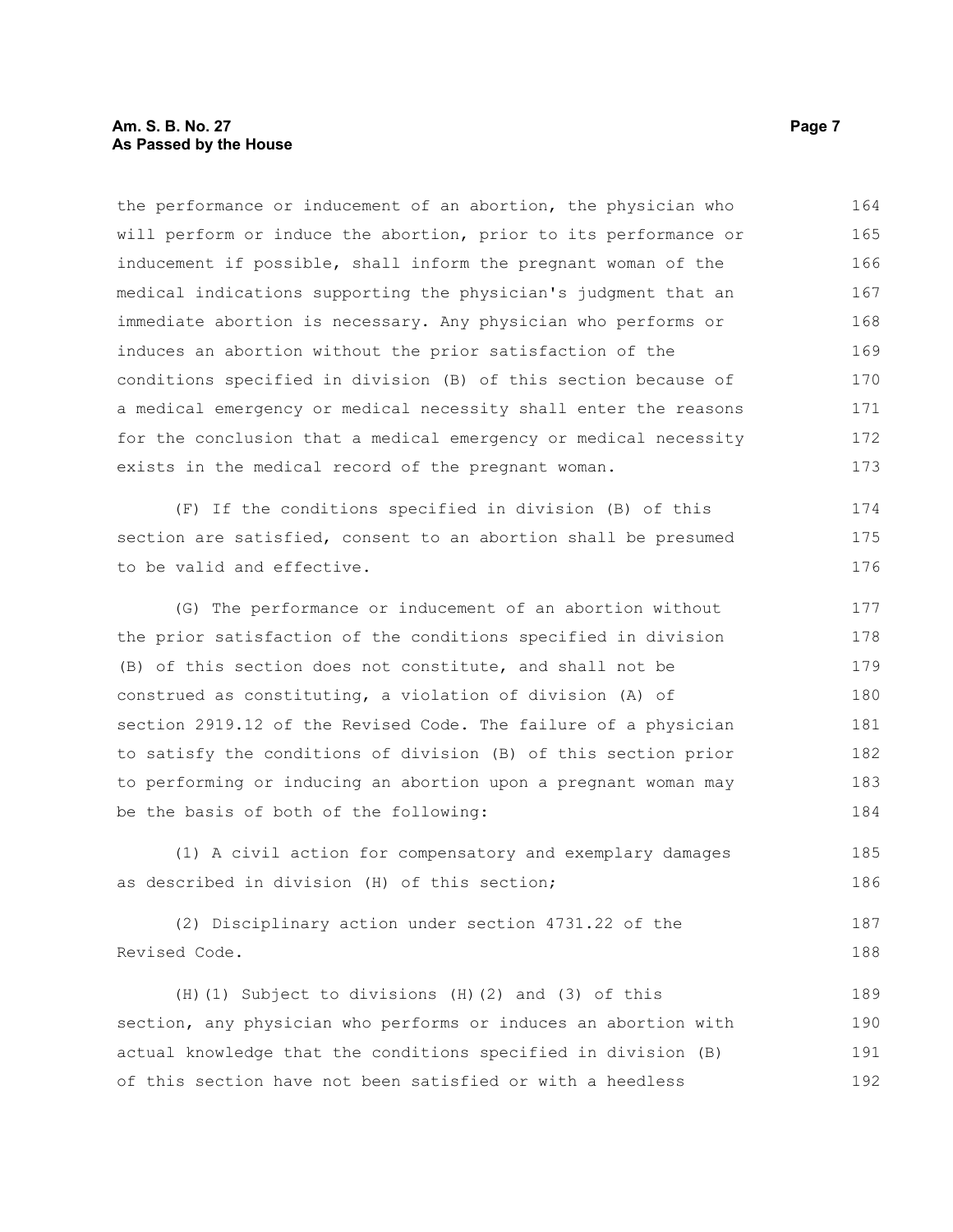## **Am. S. B. No. 27** Page 8 **As Passed by the House**

indifference as to whether those conditions have been satisfied is liable in compensatory and exemplary damages in a civil action to any person, or the representative of the estate of any person, who sustains injury, death, or loss to person or property as a result of the failure to satisfy those conditions. In the civil action, the court additionally may enter any injunctive or other equitable relief that it considers appropriate. 193 194 195 196 197 198 199 200

(2) The following shall be affirmative defenses in a civil action authorized by division (H)(1) of this section: 201 202

(a) The physician performed or induced the abortion under the circumstances described in division (E) of this section. 203 204

(b) The physician made a good faith effort to satisfy the conditions specified in division (B) of this section. 205 206

(3) An employer or other principal is not liable in damages in a civil action authorized by division (H)(1) of this section on the basis of the doctrine of respondeat superior unless either of the following applies: 207 208 209 210

(a) The employer or other principal had actual knowledge or, by the exercise of reasonable diligence, should have known that an employee or agent performed or induced an abortion with actual knowledge that the conditions specified in division (B) of this section had not been satisfied or with a heedless indifference as to whether those conditions had been satisfied. 211 212 213 214 215 216

(b) The employer or other principal negligently failed to secure the compliance of an employee or agent with division (B) of this section. 217 218 219

(4) Notwithstanding division (E) of section 2919.12 of the Revised Code, the civil action authorized by division (H)(1) of 220 221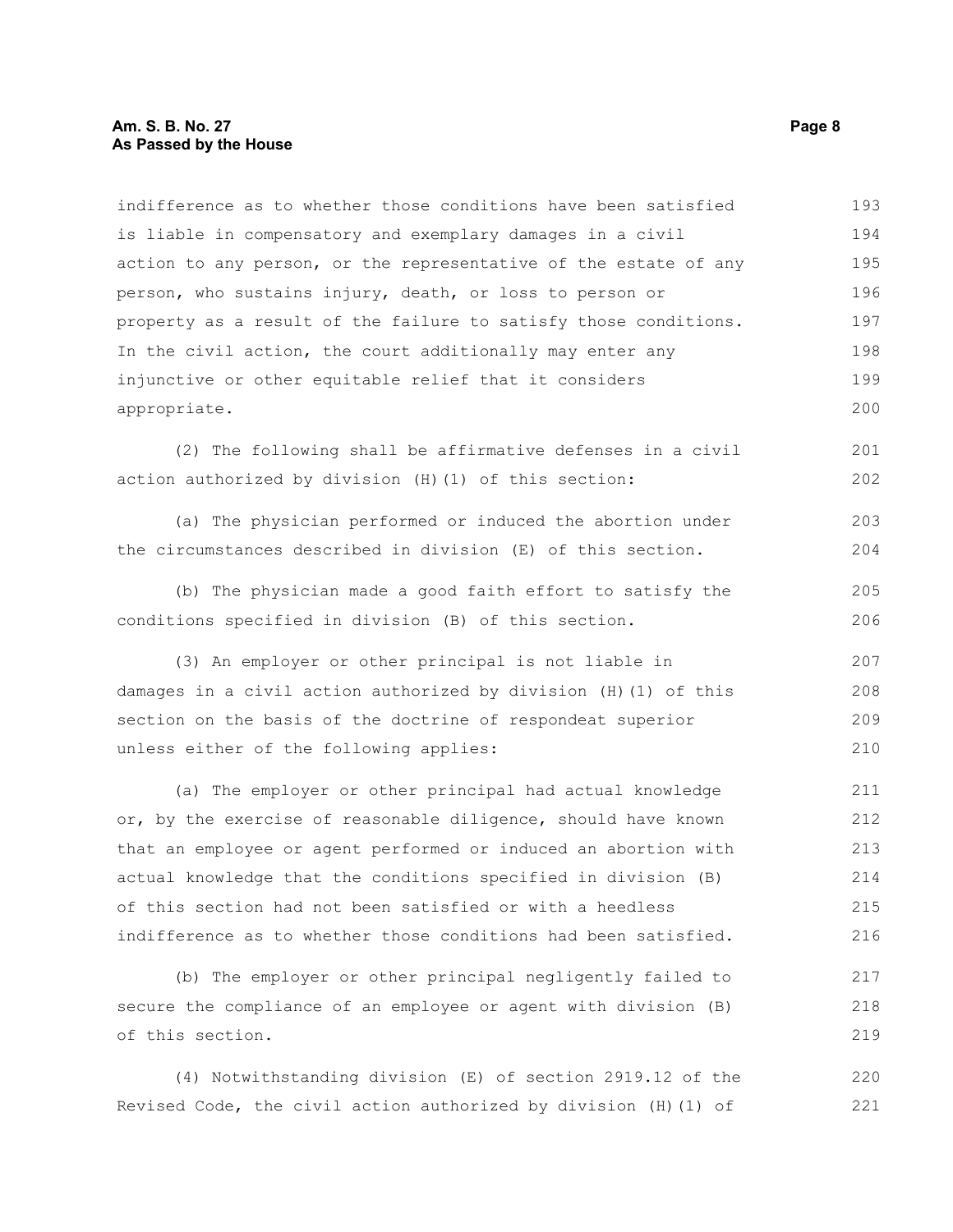## **Am. S. B. No. 27** Page 9 **As Passed by the House**

this section shall be the exclusive civil remedy for persons, or the representatives of estates of persons, who allegedly sustain injury, death, or loss to person or property as a result of a failure to satisfy the conditions specified in division (B) of this section. 222 223 224 225 226

(I) The department of job and family services shall prepare and conduct a public information program to inform women of all available governmental programs and agencies that provide services or assistance for family planning, prenatal care, child care, or alternatives to abortion. 227 228 229 230 231

**Sec. 3701.341.** (A) The director of health, pursuant to Chapter 119. and consistent with Chapter 3726. and section 2317.56 of the Revised Code, shall adopt rules relating to abortions and the following subjects: 232 233 234 235

(1) Post-abortion procedures to protect the health of the pregnant woman;

(2) Pathological reports;

- (3) Humane disposition of the product of human conception; 239
- (4) Counseling.

(B) The director of health shall implement the rules and shall apply to the court of common pleas for temporary or permanent injunctions restraining a violation or threatened violation of the rules. This action is an additional remedy not dependent on the adequacy of the remedy at law. 241 242 243 244 245

**Sec. 3701.79.** (A) As used in this section:

(1) "Abortion" has the same meaning as in section 2919.11 of the Revised Code. 247 248

236 237

238

240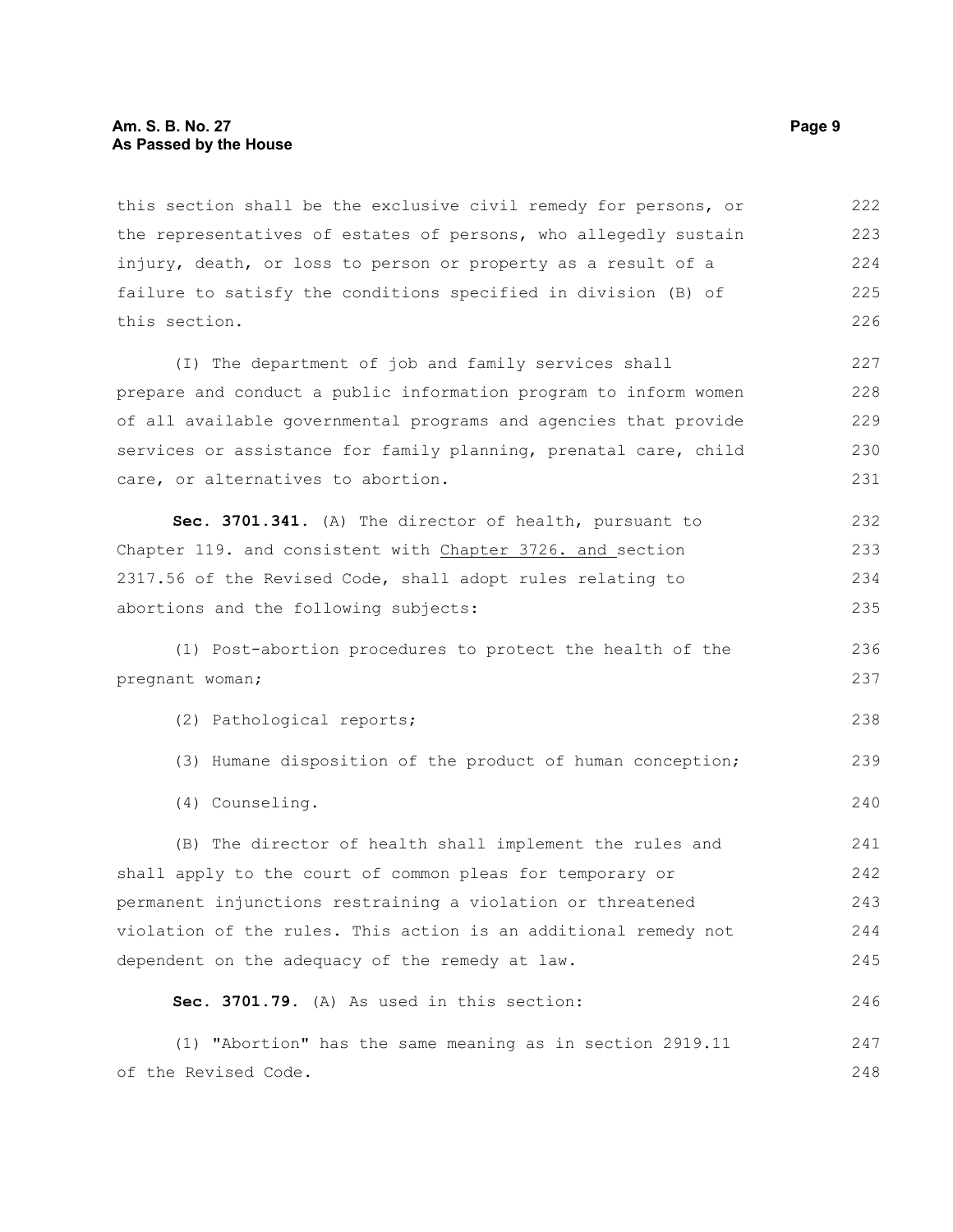(2) "Abortion report" means a form completed pursuant to division (C) of this section. (3) "Ambulatory surgical facility" has the same meaning as in section 3702.30 of the Revised Code. (4) "Department" means the department of health. (5) "Hospital" means any building, structure, institution, or place devoted primarily to the maintenance and operation of facilities for the diagnosis, treatment, and medical or surgical care for three or more unrelated individuals suffering from illness, disease, injury, or deformity, and regularly making available at least clinical laboratory services, diagnostic xray services, treatment facilities for surgery or obstetrical care, or other definitive medical treatment. "Hospital" does not include a "home" as defined in section 3721.01 of the Revised Code. (6) "Physician's office" means an office or portion of an office that is used to provide medical or surgical services to the physician's patients. "Physician's office" does not mean an ambulatory surgical facility, a hospital, or a hospital emergency department. (7) "Postabortion care" means care given after the uterus has been evacuated by abortion. (B) The department shall be responsible for collecting and collating abortion data reported to the department as required by this section. (C) The attending physician shall complete an individual 249 250 251 252 253 254 255 256 257 258 259 260 261 262 263 264 265 266 267 268 269 270 271 272 273 274

abortion report for each-the abortion of each zygote, blastocyte, embryo, or fetus the physician performs-upon awoman. The report shall be confidential and shall not contain 275 276 277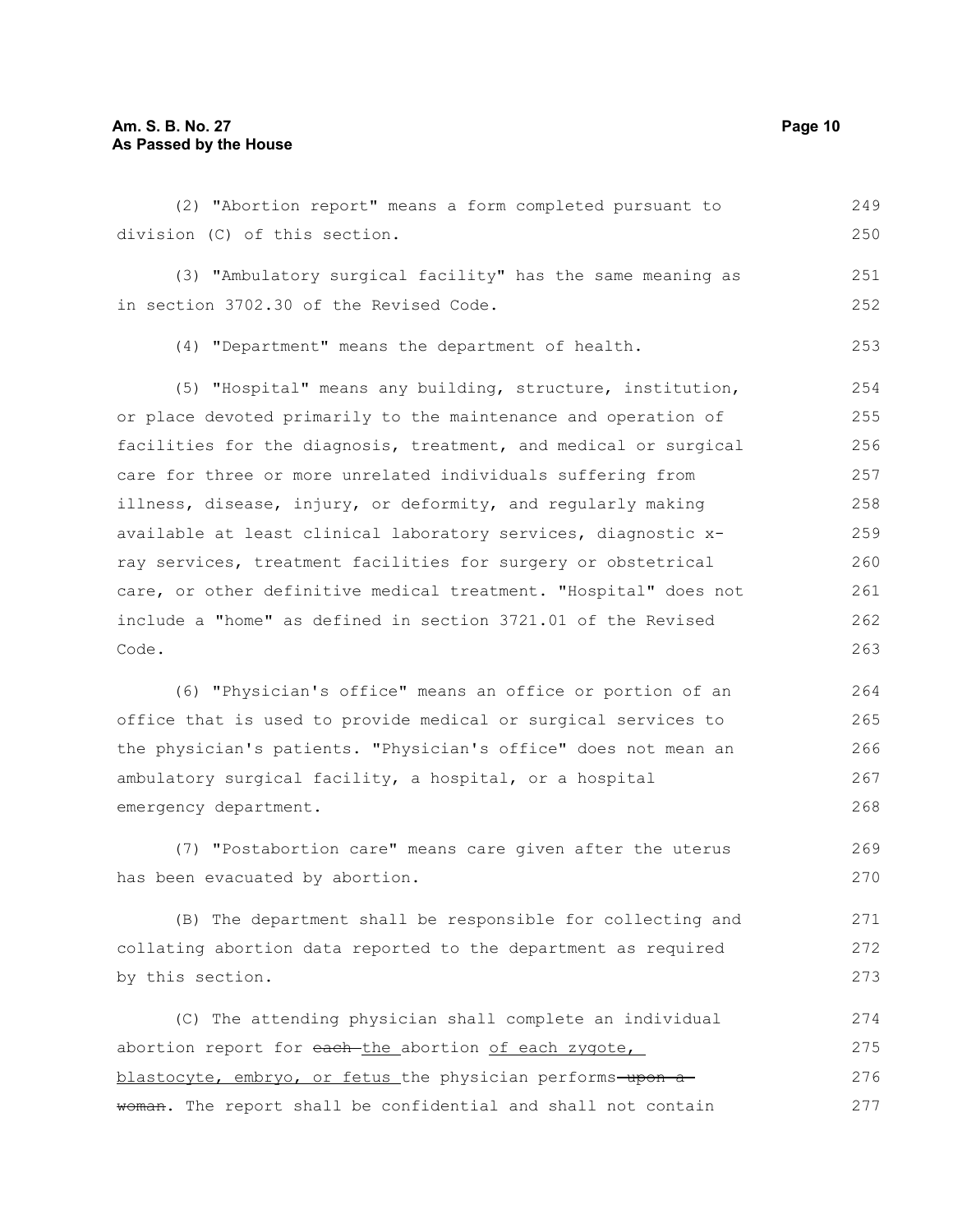the woman's name. The report shall include, but is not limited to, all of the following, insofar as the patient makes the data available that is not within the physician's knowledge: (1) Patient number; (2) The name and address of the facility in which the abortion was performed, and whether the facility is a hospital, ambulatory surgical facility, physician's office, or other facility; (3) The date of the abortion; (4) If a surgical abortion, the method of final disposition of the fetal remains under Chapter 3726. of the Revised Code; (5) All of the following regarding the woman on whom the abortion was performed: (a) Zip code of residence; (b) Age; (c) Race; (d) Marital status; (e) Number of previous pregnancies; (f) Years of education; (g) Number of living children; (h) Number of zygotes, blastocytes, embryos, or fetuses previously-induced abortions aborted; (i) Date of last induced abortion; (j) Date of last live birth; 278 279 280 281 282 283 284 285 286 287 288 289 290 291 292 293 294 295 296 297 298 299 300 301 302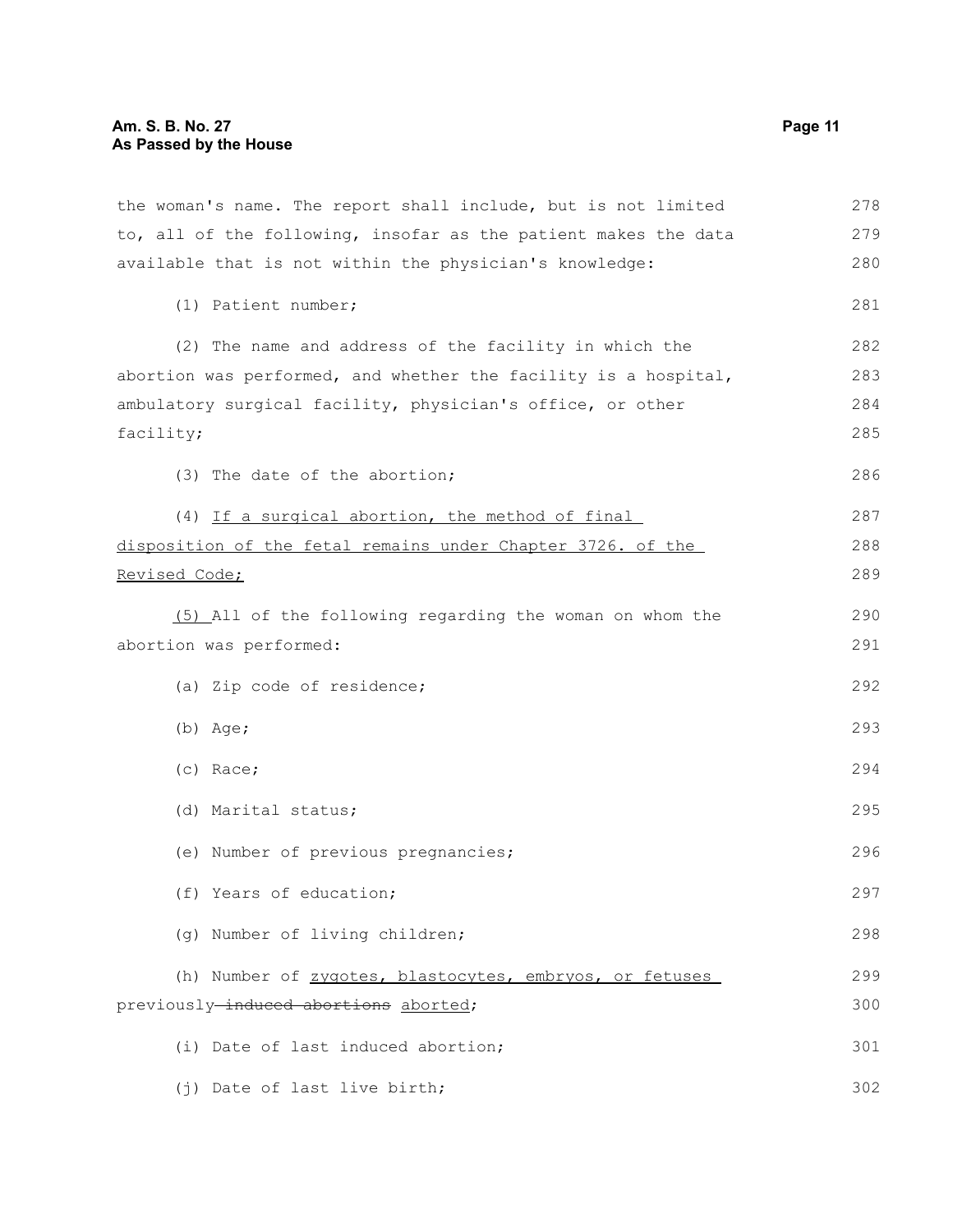| (k) Method of contraception at the time of conception;           | 303 |
|------------------------------------------------------------------|-----|
| (1) Date of the first day of the last menstrual period;          | 304 |
| (m) Medical condition at the time of the abortion;               | 305 |
| (n) Rh-type;                                                     | 306 |
| (o) The number of weeks of gestation at the time of the          | 307 |
| abortion.                                                        | 308 |
| $(5)$ (6) The type of abortion procedure performed;              | 309 |
| (6) (7) Complications by type;                                   | 310 |
| (7) (8) Written acknowledgment by the attending physician        | 311 |
| that the pregnant woman is not seeking the abortion, in whole or | 312 |
| in part, because of any of the following:                        | 313 |
| (a) A test result indicating Down syndrome in an unborn          | 314 |
| child;                                                           | 315 |
| (b) A prenatal diagnosis of Down syndrome in an unborn           | 316 |
| child;                                                           | 317 |
| (c) Any other reason to believe that an unborn child has         | 318 |
| Down syndrome.                                                   | 319 |
| $(8)$ (9) Type of procedure performed after the abortion;        | 320 |
| (9) (10) Type of family planning recommended;                    | 321 |
| (10) -(11) Type of additional counseling given;                  | 322 |
| (11) (12) Signature of attending physician.                      | 323 |
| (D) The physician who completed the abortion report under        | 324 |
| division (C) of this section shall submit the abortion report to | 325 |
| the department within fifteen days after the woman is            | 326 |
| discharged.                                                      | 327 |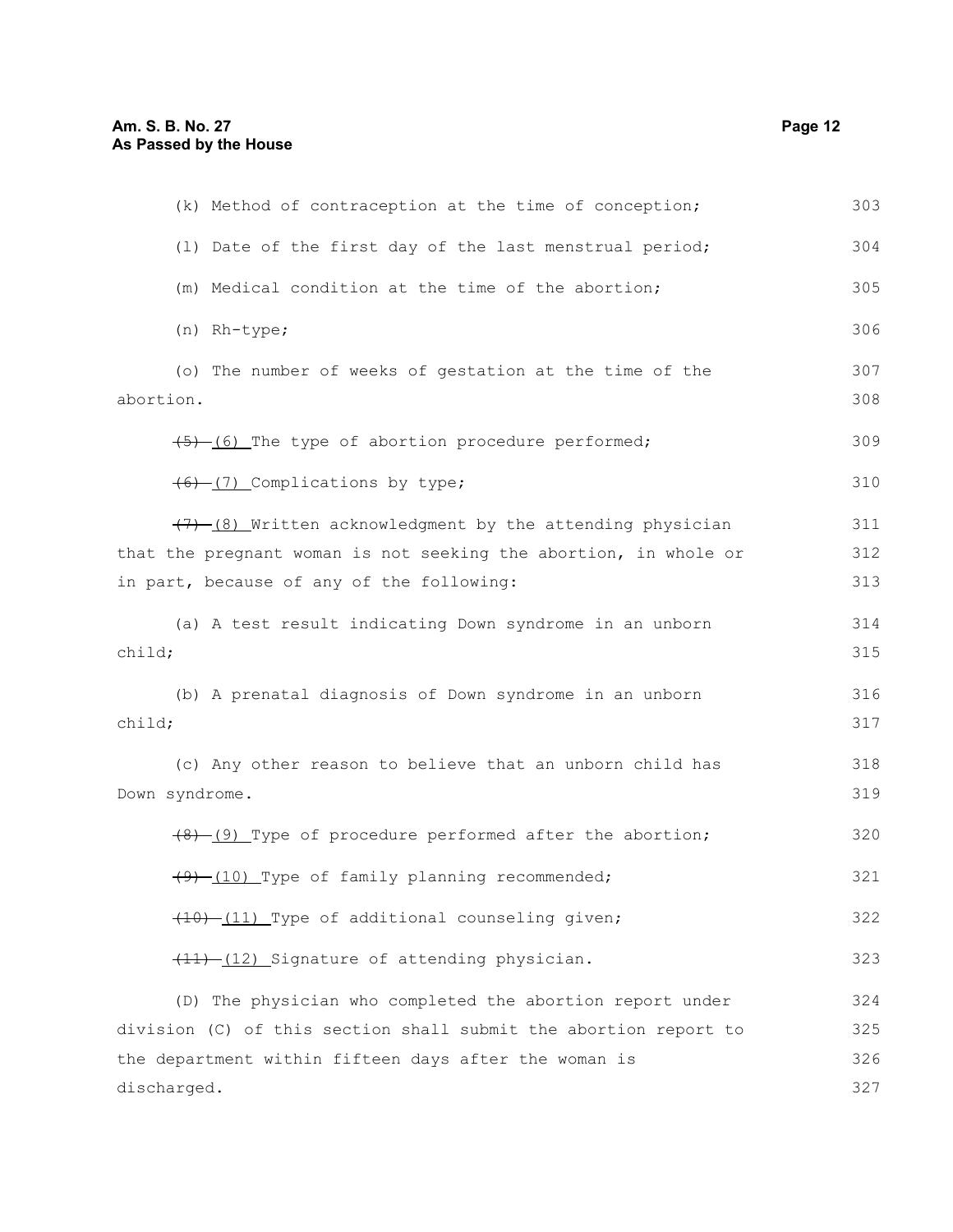## **Am. S. B. No. 27 Page 13 As Passed by the House**

(E) The appropriate vital records report or certificate shall be made out after the twentieth week of gestation. 328 329

(F) A copy of the abortion report shall be made part of the medical record of the patient of the facility in which the abortion was performed. 330 331 332

(G) Each hospital shall file monthly and annual reports listing the total number of women who have undergone a posttwelve-week-gestation abortion and received postabortion care. The annual report shall be filed following the conclusion of the state's fiscal year. Each report shall be filed within thirty days after the end of the applicable reporting period. 333 334 335 336 337 338

(H) Each case in which a physician treats a post abortion complication shall be reported on a postabortion complication form. The report shall be made upon a form prescribed by the department, shall be signed by the attending physician, and shall be confidential. 339 340 341 342 343

(I)(1) Not later than the first day of October of each year, the department shall issue an annual report of the abortion data reported to the department for the previous calendar year as required by this section. The annual report shall include at least the following information: 344 345 346 347 348

(a) The total number of-induced abortions zygotes, blastocytes, embryos, or fetuses that were aborted; 349 350

(b) The number of abortions performed on Ohio and out-ofstate residents; (c) The number of abortions performed, sorted by each of the following: 351 352 353 354

(i) The age of the woman on whom the abortion was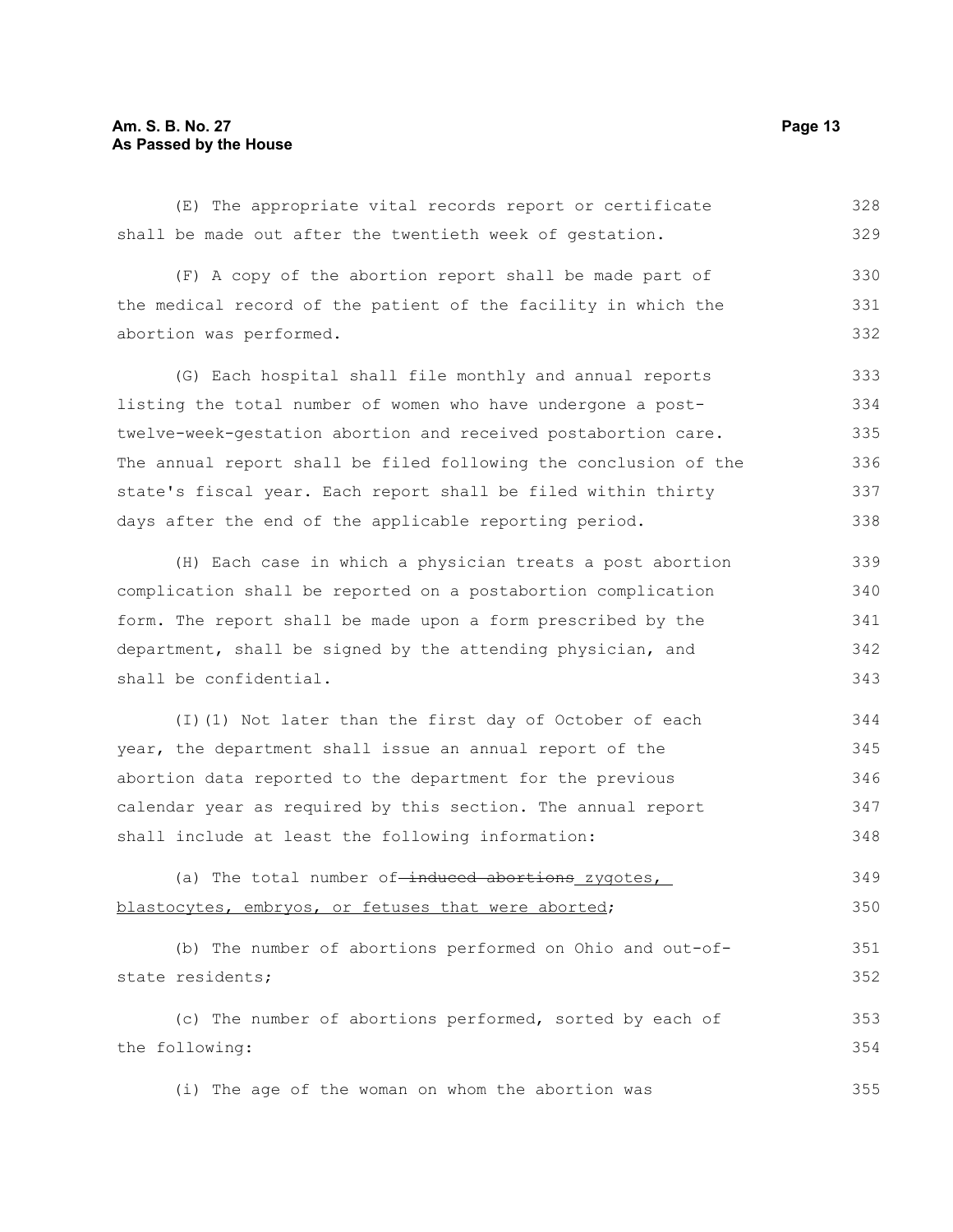performed, using the following categories: under fifteen years of age, fifteen to nineteen years of age, twenty to twenty-four years of age, twenty-five to twenty-nine years of age, thirty to thirty-four years of age, thirty-five to thirty-nine years of age, forty to forty-four years of age, forty-five years of age or older; (ii) The race and Hispanic ethnicity of the woman on whom the abortion was performed; (iii) The education level of the woman on whom the abortion was performed, using the following categories or their equivalents: less than ninth grade, ninth through twelfth grade, one or more years of college; (iv) The marital status of the woman on whom the abortion was performed; (v) The number of living children of the woman on whom the abortion was performed, using the following categories: none, one, or two or more; (vi) The number of weeks of gestation of the woman at the time the abortion was performed, using the following categories: less than nine weeks, nine to twelve weeks, thirteen to nineteen weeks, or twenty weeks or more; (vii) The county in which the abortion was performed; (viii) The type of abortion procedure performed; (ix) The number of abortions-zygotes, blastocytes, embryos, or fetuses previously performed on aborted by the woman on whom the abortion was performed; (x) The type of facility in which the abortion was performed; 356 357 358 359 360 361 362 363 364 365 366 367 368 369 370 371 372 373 374 375 376 377 378 379 380 381 382 383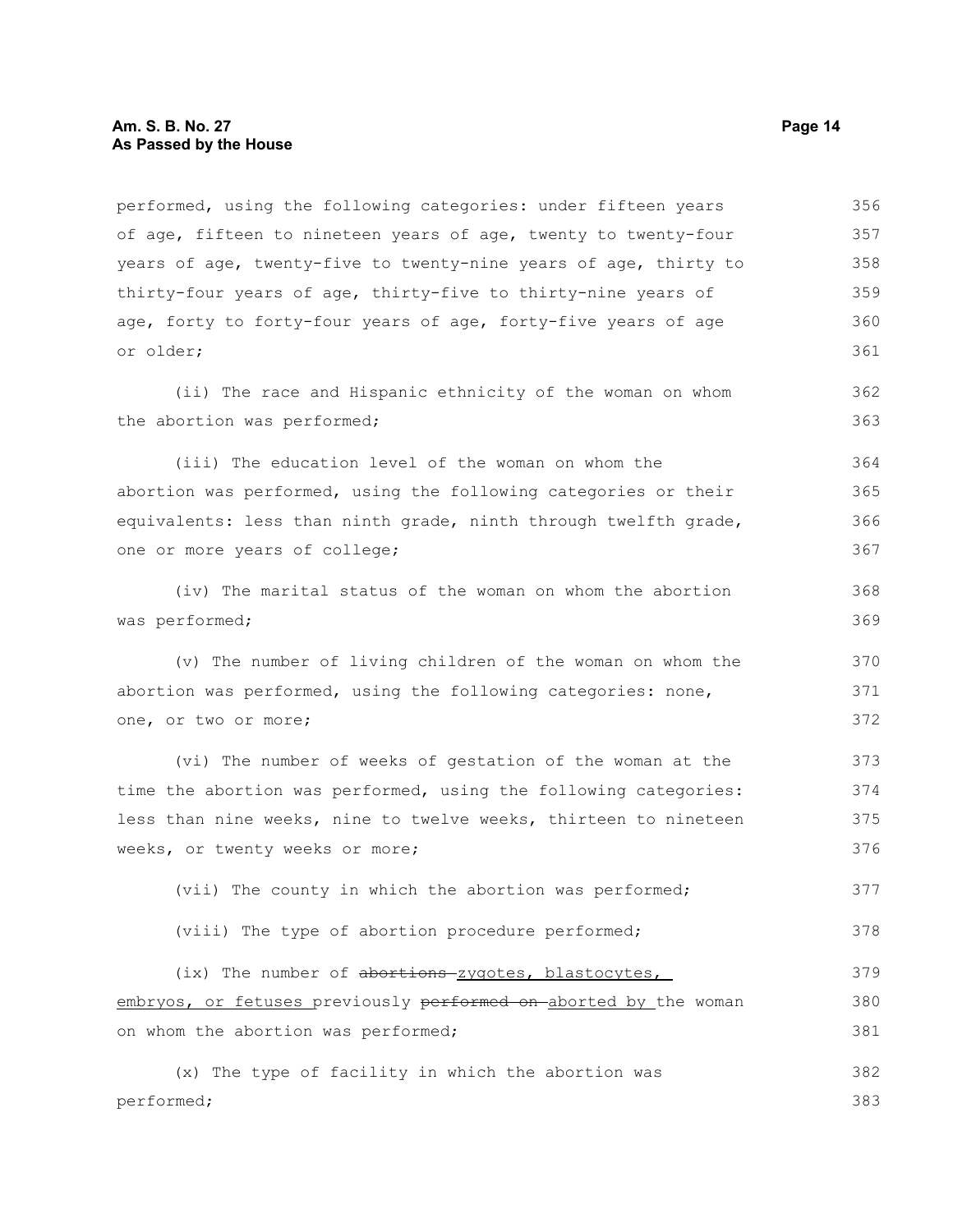| (xi) For Ohio residents, the county of residence of the         | 384 |
|-----------------------------------------------------------------|-----|
| woman on whom the abortion was performed.                       | 385 |
| (2) The report also shall indicate the number and type of       | 386 |
| the abortion complications reported to the department either on | 387 |
| the abortion report required under division (C) of this section | 388 |
| or the postabortion complication report required under division | 389 |
| (H) of this section.                                            | 390 |
| (3) In addition to the annual report required under             | 391 |
| division (I)(1) of this section, the department shall make      | 392 |
| available, on request, the number of abortions performed by zip | 393 |
| code of residence.                                              | 394 |
| (J) The director of health shall implement this section         | 395 |
| and shall apply to the court of common pleas for temporary or   | 396 |
| permanent injunctions restraining a violation or threatened     | 397 |
| violation of its requirements. This action is an additional     | 398 |
| remedy not dependent on the adequacy of the remedy at law.      | 399 |
| Sec. 3726.01. As used in this chapter:                          | 400 |
| (A) "Abortion facility" means any of the following in           | 401 |
| which abortions are induced or performed:                       | 402 |
| (1) Ambulatory surgical facility as defined in section          | 403 |
| 3702.30 of the Revised Code;                                    | 404 |
| (2) Any other facility in which abortion is legally             | 405 |
| provided.                                                       | 406 |
| (B) "Cremation" has the same meaning as in section 4717.01      | 407 |
| of the Revised Code.                                            | 408 |
| (C) "Fetal remains" means the product of human conception       | 409 |
| that has been aborted. If a woman is carrying more than one     | 410 |
| zygote, blastocyte, embryo, or fetus, such as in the incidence  | 411 |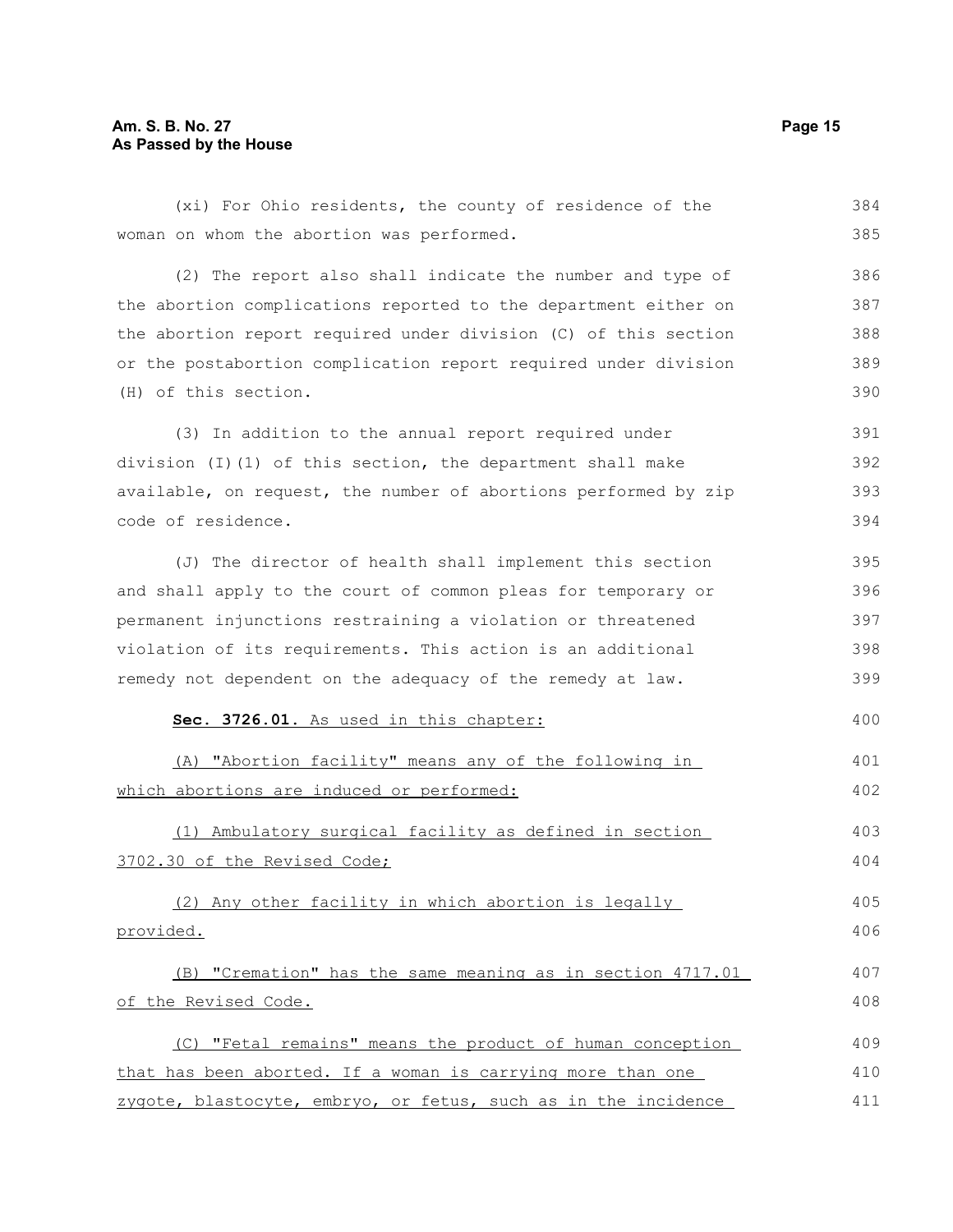| of twins or triplets, each zygote, blastocyte, embryo, or fetus  | 412 |
|------------------------------------------------------------------|-----|
| or any of its parts that is aborted is a separate product of     | 413 |
| human conception that has been aborted.                          | 414 |
| (D) "Interment" means the burial or entombment of fetal          | 415 |
| remains.                                                         | 416 |
| Sec. 3726.02. (A) Final disposition of fetal remains from        | 417 |
| a surgical abortion at an abortion facility shall be by          | 418 |
| cremation or interment.                                          | 419 |
| The cremation of fetal remains under division (A) of<br>(B)      | 420 |
| this section shall be in a crematory facility, in compliance     | 421 |
| with Chapter 4717. of the Revised Code.                          | 422 |
| (C) As used in this section, "crematory facility" has the        | 423 |
| same meaning as in section 4717.01 of the Revised Code.          | 424 |
| Sec. 3726.03. (A) A pregnant woman who has a surgical            | 425 |
| abortion has the right to determine both of the following        | 426 |
| regarding the fetal remains:                                     | 427 |
| (1) Whether the final disposition shall be by cremation or       | 428 |
| interment;                                                       | 429 |
| (2) The location for the final disposition.                      | 430 |
| (B) A pregnant woman who has a surgical abortion shall be        | 431 |
| provided with a notification form described in division (A) of   | 432 |
| section 3726.14 of the Revised Code.                             | 433 |
| Sec. 3726.04. (A) (1) If a pregnant woman desires to             | 434 |
| exercise the rights under division (A) of section 3726.03 of the | 435 |
| Revised Code, she shall make the determination in writing using  | 436 |
| a form prescribed by the director of health under division (C)   | 437 |
| of section 3726.14 of the Revised Code. The determination must   | 438 |
| clearly indicate both of the following:                          | 439 |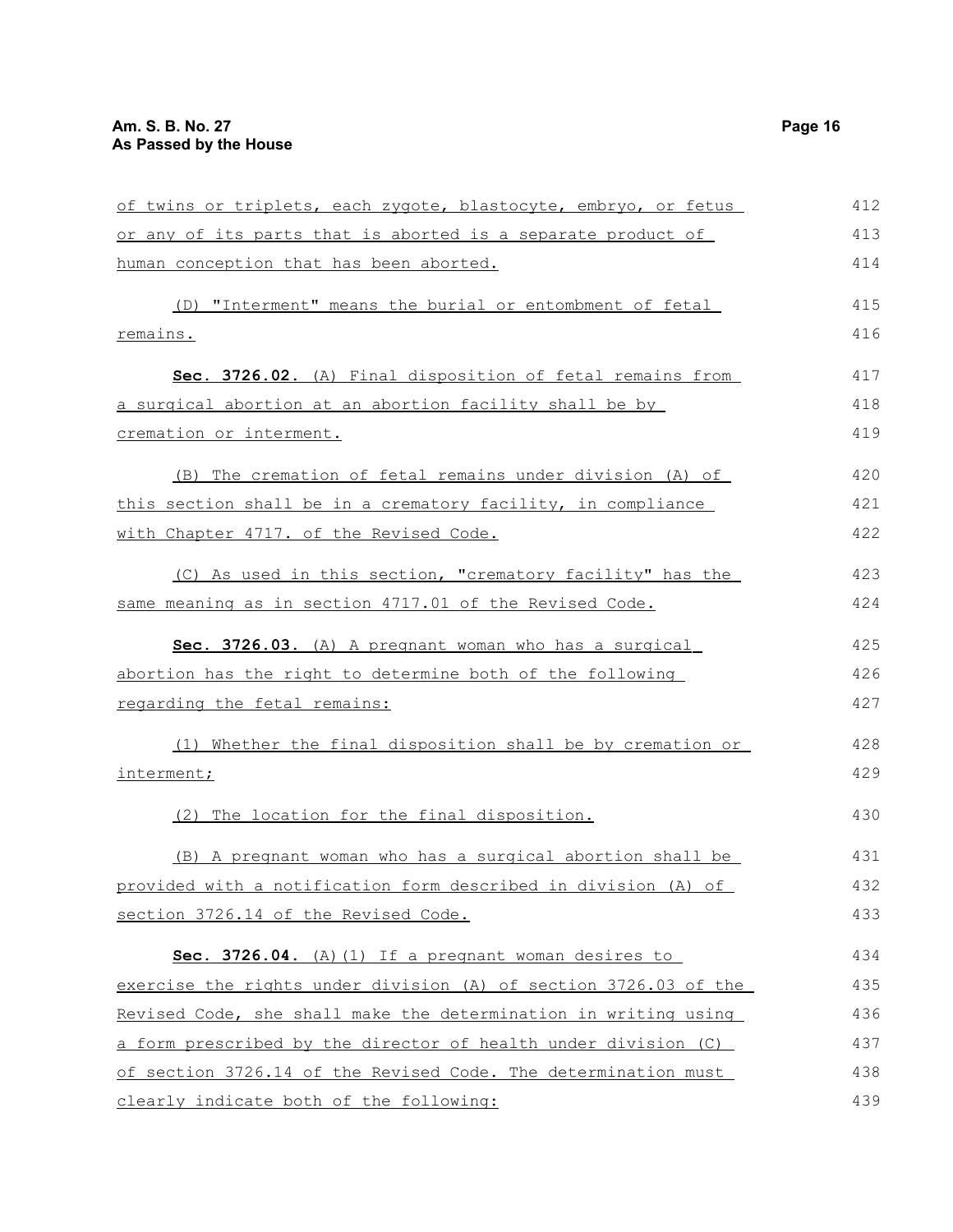| (a) Whether the final disposition will be by cremation or         | 440 |
|-------------------------------------------------------------------|-----|
| interment;                                                        | 441 |
| (b) Whether the final disposition will be at a location           | 442 |
| other than one provided by the abortion facility.                 | 443 |
| (2) If a pregnant woman does not desire to exercise the           | 444 |
| rights under division (A) of section 3726.03 of the Revised       | 445 |
| Code, the abortion facility shall determine whether final         | 446 |
| disposition shall be by cremation or interment.                   | 447 |
| (B) (1) A pregnant woman who is under eighteen years of           | 448 |
| age, unmarried, and unemancipated shall obtain parental consent   | 449 |
| from one of the person's parents, quardian, or custodian to the   | 450 |
| final disposition determination she makes under division (A) (1)  | 451 |
| of this section. The consent shall be made in writing using a     | 452 |
| form prescribed by the director under division (B) of section     | 453 |
| 3726.14 of the Revised Code.                                      | 454 |
| (2) The consent under division (B) (1) of this section is         | 455 |
| not required for a pregnant woman exercising her rights under     | 456 |
| division (A) of section 3726.03 of the Revised Code if an order   | 457 |
| authorizing the minor to consent, or the court to consent on      | 458 |
| behalf of the minor, to the abortion was issued under section     | 459 |
| 2151.85 or division (C) of section 2919.121 of the Revised Code.  | 460 |
| Sec. 3726.041. (A) A pregnant woman who is carrying more          | 461 |
| than one zygote, blastocyte, embryo, or fetus, who desires to     | 462 |
| exercise the rights under division (A) of section 3726.03 of the  | 463 |
| Revised Code, shall complete one form under division (A) (1) of   | 464 |
| section 3726.04 of the Revised Code for each zygote, blastocyte,  | 465 |
| embryo, or fetus that will be aborted.                            | 466 |
| (B) A pregnant woman who obtains parental consent under           | 467 |
| division (B) (1) of section 3726.04 of the Revised Code shall use | 468 |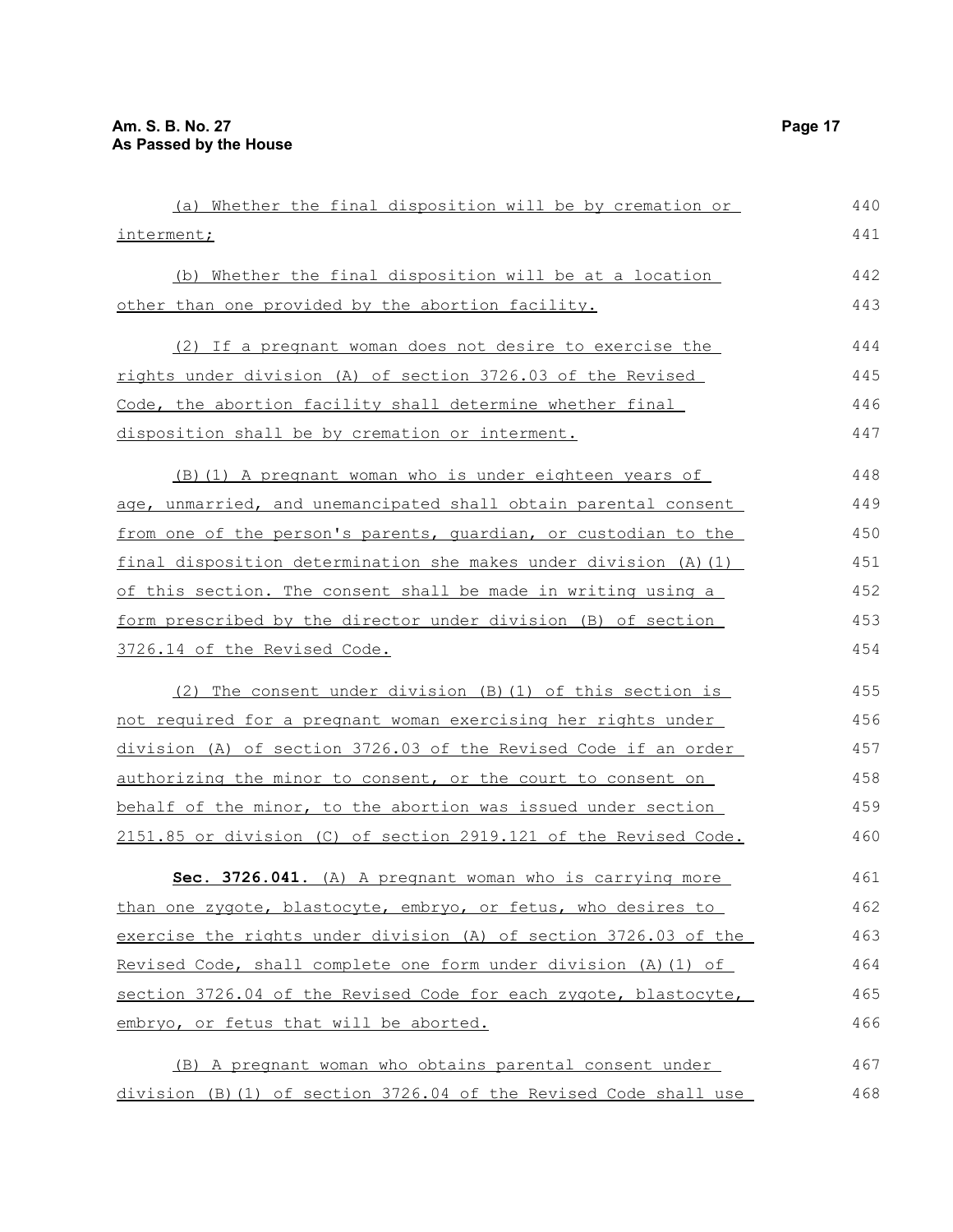| one consent form for each zygote, blastocyte, embryo, or fetus      | 469 |
|---------------------------------------------------------------------|-----|
| that will be aborted.                                               | 470 |
| Sec. 3726.042. A form used under section 3726.04 of the             | 471 |
| Revised Code that covers more than one zygote, blastocyte,          | 472 |
| embryo, or fetus that will be aborted is invalid.                   | 473 |
| Sec. 3726.05. An abortion facility may not release fetal            | 474 |
| remains from a surgical abortion, or arrange for the cremation      | 475 |
| <u>or interment of such fetal remains, until it obtains a final</u> | 476 |
| disposition determination made, and if applicable, the consent      | 477 |
| made, under section 3726.04 or 3726.041 of the Revised Code.        | 478 |
| Sec. 3726.09. (A) Except as provided in division (B) of             | 479 |
| this section, an abortion facility shall pay for and provide for    | 480 |
| the cremation or interment of the fetal remains from a surgical     | 481 |
| abortion performed at that facility.                                | 482 |
| (B) If the disposition determination made under division            | 483 |
| (A) (1) of section 3726.04 or 3726.041 of the Revised Code          | 484 |
| identifies a location for final disposition other than one          | 485 |
| provided by the abortion facility, the pregnant woman is            | 486 |
| responsible for the costs related to the final disposition of       | 487 |
| the fetal remains at the chosen location.                           | 488 |
| Sec. 3726.10. An abortion facility shall document in the            | 489 |
| pregnant woman's medical record the final disposition               | 490 |
| determination made, and if applicable, the consent made, under      | 491 |
| section 3726.04 or 3726.041 of the Revised Code.                    | 492 |
| Sec. 3726.11. An abortion facility shall maintain                   | 493 |
| evidentiary documentation demonstrating the date and method of      | 494 |
| the disposition of fetal remains from surgical abortions            | 495 |
| performed or induced in the facility.                               | 496 |
| Sec. 3726.12. An abortion facility shall have written               | 497 |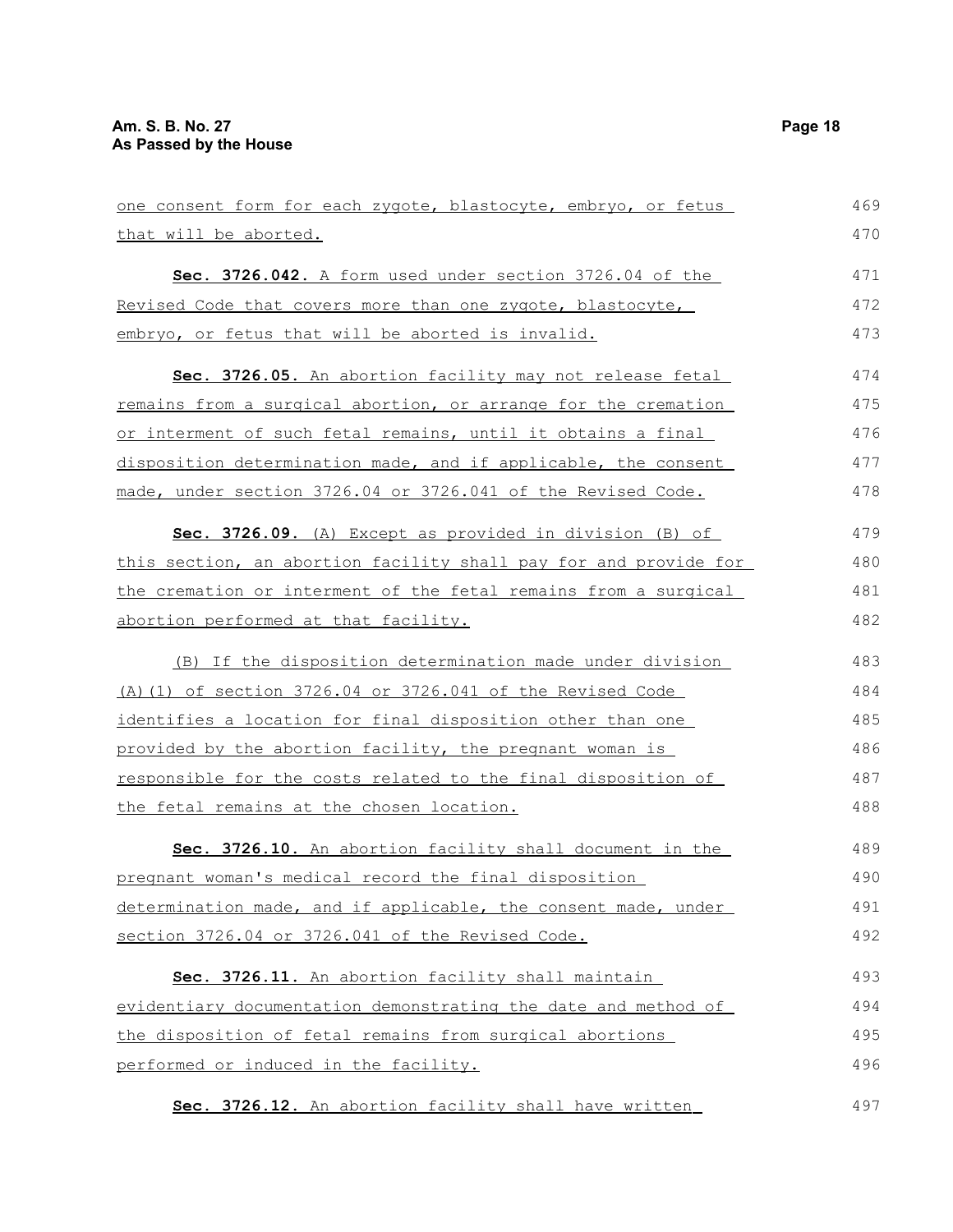| policies and procedures regarding cremation or interment of            | 498 |
|------------------------------------------------------------------------|-----|
| fetal remains from surgical abortions performed or induced in          | 499 |
| the facility.                                                          | 500 |
| Sec. 3726.13. An abortion facility shall develop and                   | 501 |
| <u>maintain a written list of locations at which it provides or </u>   | 502 |
| arranges for the final disposition of fetal remains from               | 503 |
| surgical abortions.                                                    | 504 |
| Sec. 3726.14. Not later than ninety days after the                     | 505 |
| effective date of this section, the director of health, in             | 506 |
| accordance with Chapter 119. of the Revised Code, shall adopt          | 507 |
| <u>rules necessary to carry out sections 3726.01 to 3726.13 of the</u> | 508 |
| Revised Code, including rules that prescribe the following:            | 509 |
| (A) The notification form informing pregnant women who                 | 510 |
| seek surgical abortions of the following:                              | 511 |
| (1) The right to determine final disposition of fetal                  | 512 |
| remains under division (A) of section 3726.03 of the Revised           | 513 |
| Code;                                                                  | 514 |
| (2) The available options for locations and methods for                | 515 |
| the disposition of fetal remains.                                      | 516 |
| (B) The consent form for purposes of section 3726.04 or                | 517 |
| 3726.041 of the Revised Code;                                          | 518 |
| (C)(1) A detachable supplemental form to the form                      | 519 |
| described in division (B)(4) of section 2317.56 of the Revised         | 520 |
| Code that meets the following requirements:                            | 521 |
| (a) Indicates whether the pregnant woman has indicated a               | 522 |
| preference as to the method of disposition of the fetal remains        | 523 |
| and the preferred method selected;                                     | 524 |

(b) Indicates whether the pregnant woman has indicated a 525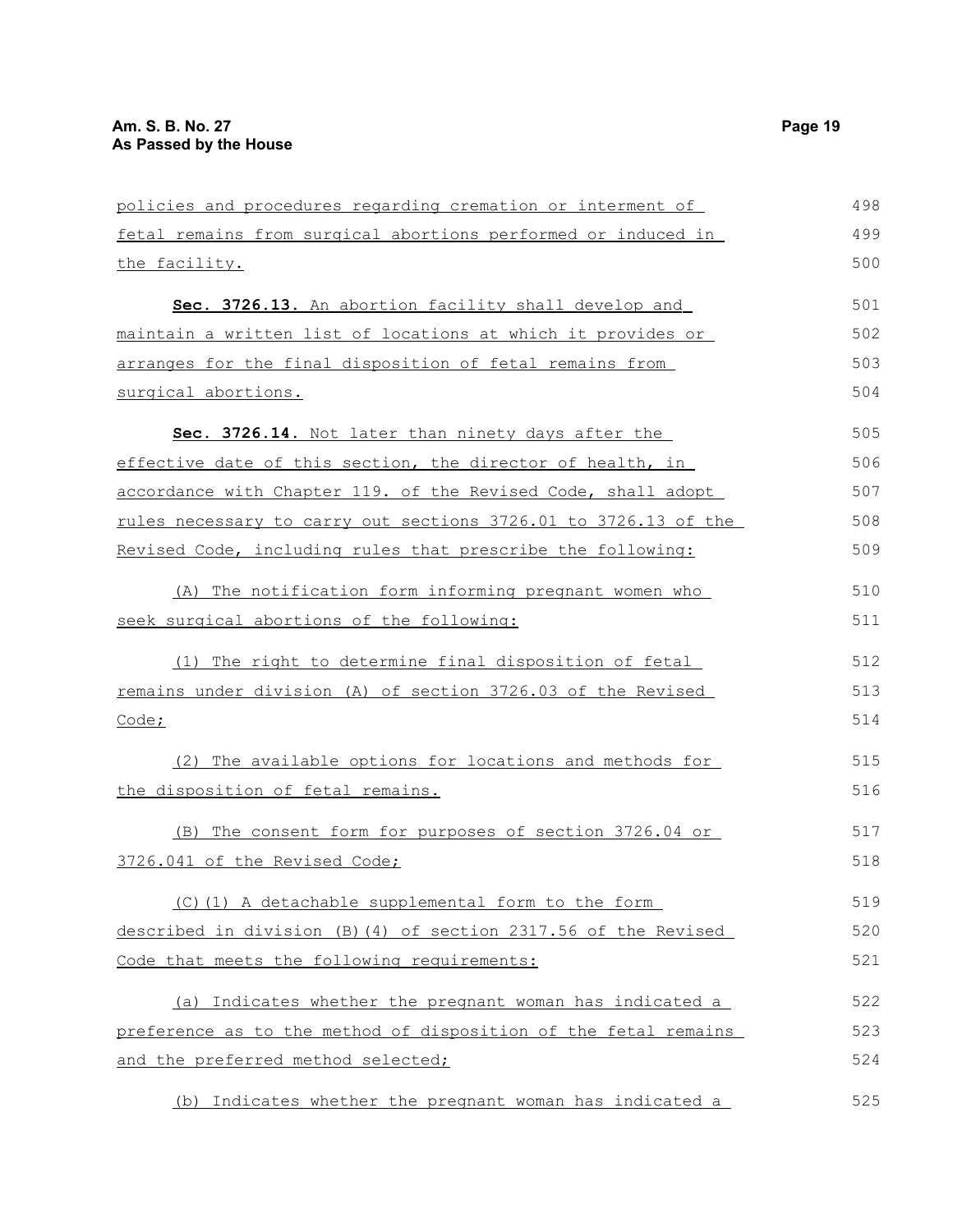perform or induce the abortion;

printed name or signature.

remains;

preference as to the location of disposition of the fetal (c) Provides for the signature of the physician who is to (d) Provides for a medical identification number for the pregnant woman but does not provide for the pregnant woman's 526 527 528 529 530 531 532

(2) If a medical emergency or medical necessity prevents the pregnant woman from completing the detachable supplemental form, procedures to complete that form a reasonable time after the medical emergency or medical necessity has ended. 533 534 535 536

 **Sec. 3726.15.** A person who buries or cremates fetal remains from a surgical abortion is not liable for or subject to damages in any civil action, prosecution in any criminal proceeding, or professional disciplinary action related to the disposal of fetal remains, if that person does all of the following: 537 538 539 540 541 542

(A) Acts in good faith compliance with this chapter and, if applicable, section 4717.271 of the Revised Code; 543 544

(B) Receives a copy of a properly executed detachable supplemental form described in division (C)(1) of section 3726.14 of the Revised Code; 545 546 547

(C) Acts in furtherance of the final disposition of the fetal remains. 548 549

 **Sec. 3726.16.** Except for the requirements of section 3705.20 of the Revised Code, no conflicting provision of the Revised Code or conflicting procedure of an agency or board shall apply regarding a person who buries or cremates fetal 550 551 552 553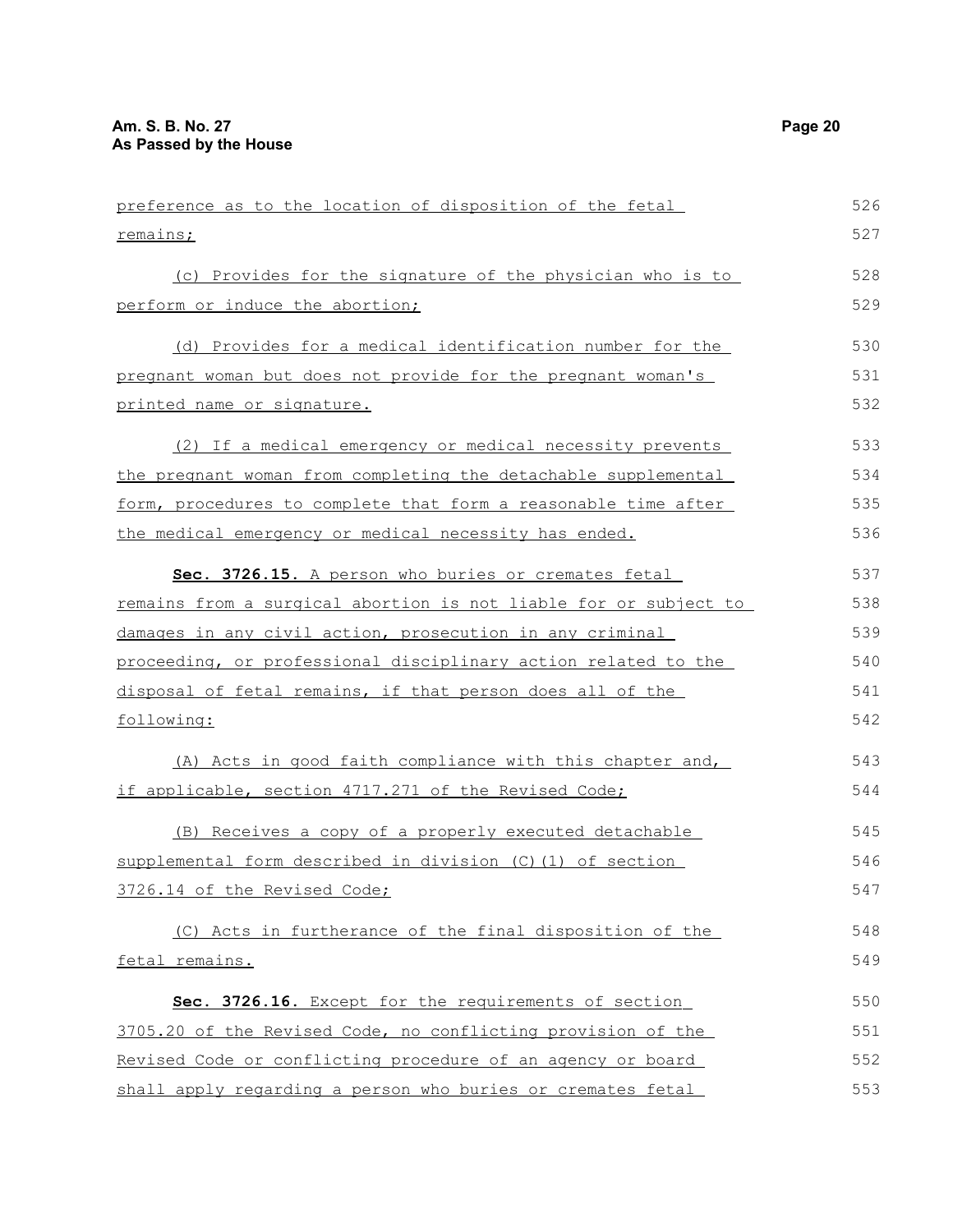| remains in accordance with section 3726.15 of the Revised Code. | 554 |
|-----------------------------------------------------------------|-----|
| Sec. 3726.95. A pregnant woman who has a surgical               | 555 |
| abortion, the fetal remains from which are not disposed of in   | 556 |
| compliance with this chapter, is not quilty of committing,      | 557 |
| attempting to commit, complicity in the commission of, or       | 558 |
| conspiracy in the commission of a violation of section 3726.99  | 559 |
| of the Revised Code.                                            | 560 |
| Sec. 3726.99. (A) No person shall fail to comply with           | 561 |
| section 3726.02, 3726.05, 3726.10, or 3726.11 of the Revised    | 562 |
| Code.                                                           | 563 |
| (B) Whoever knowingly violates division (A) of this             | 564 |
| section is quilty of failure to dispose of fetal remains        | 565 |
| humanely, a misdemeanor of the first degree.                    | 566 |
| Sec. 4717.271. The following applies to a crematory             | 567 |
| operator that cremates fetal remains for an abortion facility   | 568 |
| under Chapter 3726. of the Revised Code.                        | 569 |
| (A) A crematory operator shall not do any of the                | 570 |
| following:                                                      | 571 |
| (1) Cremate fetal remains without receiving a copy of a         | 572 |
| properly executed detachable supplemental form described in     | 573 |
| division (C)(1) of section 3726.14 of the Revised Code;         | 574 |
| (2) Dispose of the cremated fetal remains by a means other      | 575 |
| than one of the following:                                      | 576 |
| (a) Placing them in a grave, crypt, or niche;                   | 577 |
| (b) Scattering them in any dignified manner, including in       | 578 |
| a memorial garden, at sea, by air, or at a scattering ground    | 579 |
| described in section 1721.21 of the Revised Code;               | 580 |